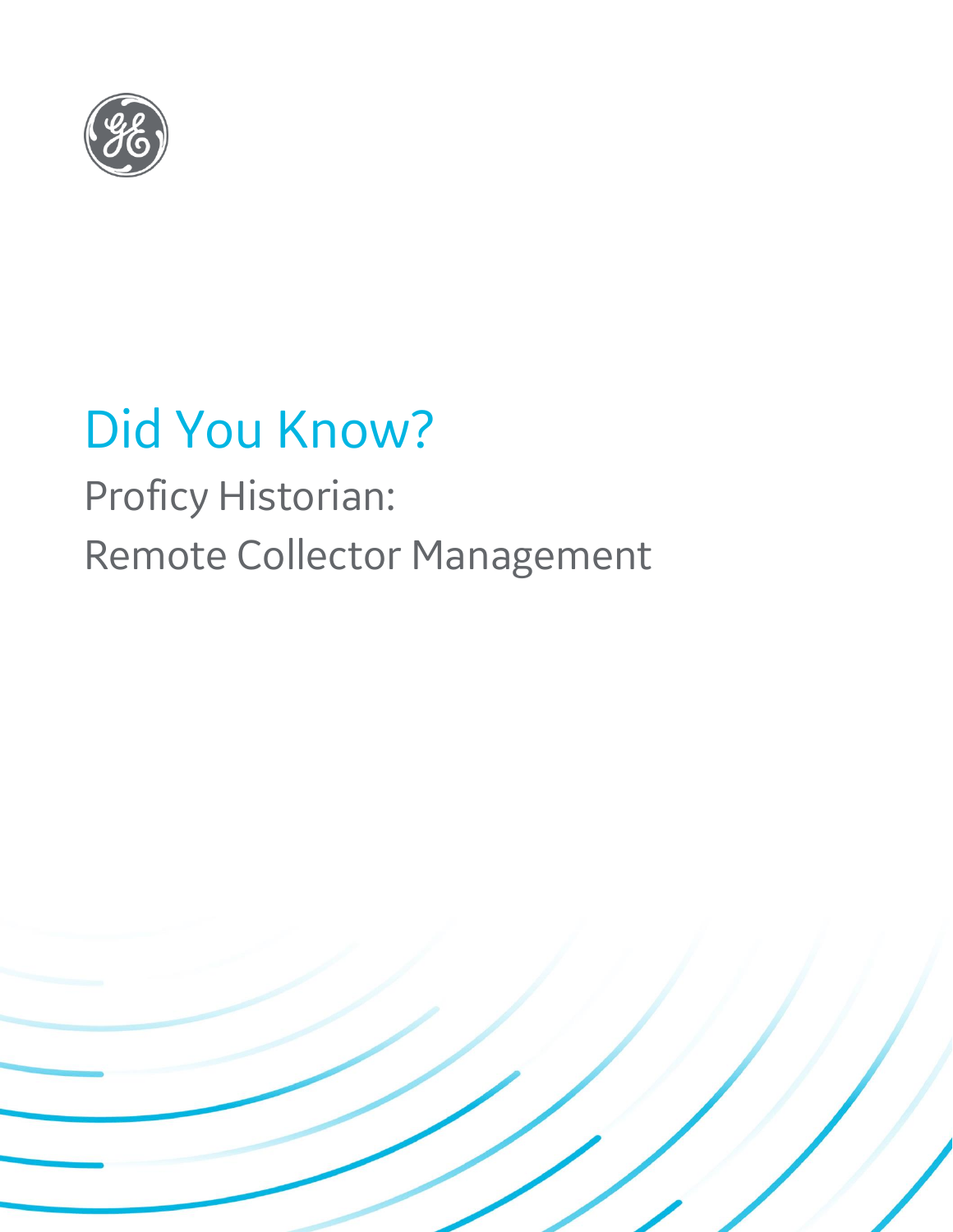### Introduction

Across the industrial environment, organizations are gaining business value from centralized data collection from remote sites and assets. As examples:

- Water & Wastewater utilities collecting data from multiple treatment plants and lift stations
- Manufacturers with distributed plants and centralized data collection
- OEMs collecting data from remote assets
- Oil & Gas pipeline owners collecting data from compressor stations and terminals

However, keeping data flowing reliably can be an expensive proposition. IT/OT teams own the responsibility of keeping the infrastructure running to ensure the data is available from the OT data sources through the collector application and server, and across the network to the Historian server. Breaks anywhere along this chain can be costly to troubleshoot and resolve.

When data collection issues arise at remote sites (and problems will happen), resolution to those issues often require human intervention at the remote site to resolve the problem. Access to the remote site may present challenges (distance, physical access), and local staff may not have the necessary skills to resolve issues. All of these compounding complications can drive up the cost in terms of time, potential data loss, and

Fortunately, Proficy Historian offers Remote Collector Management capabilities, which enable authorized personnel to perform a range of remote troubleshooting and maintenance functions from the central server, which reduces downtime and costs.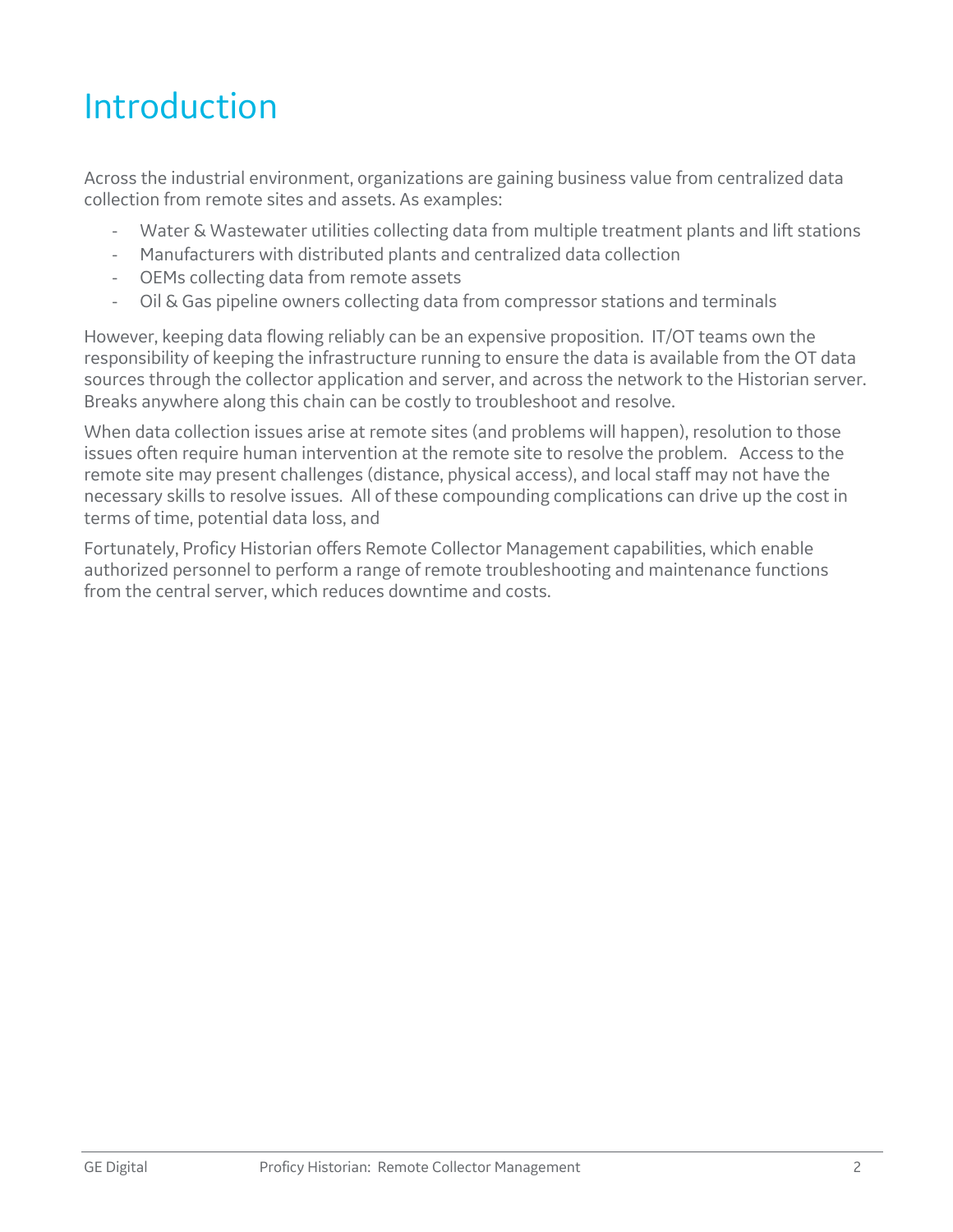### Remote Collector Management Capabilities

With Remote Collector Management, anyone with appropriate authorization and access to administrative tools at the central Historian server can start and stop a collector, pause and restart data collection, and even point the collector to a different server.

By providing these capabilities to administrators, this remote management capability dramatically reduces the time and effort to restore data collection from remote servers.

Proficy Historian Remote Collector Management provides the secure-by-design ability to:

- Start Collector
- Stop Collector
- Restart Collector
- Delete buffer files
- Move buffer files
- Configure new Collector Instance
- Deploy new Collector configuration
- Change configuration
- Report Collector version
- Point collector to a new server
- Change debug mode

These functions are available from the Historian Archive Server. They are controlled through REST calls only in Version 8.1. A UX is planned for Version 9.0.



**Remote Collectors**